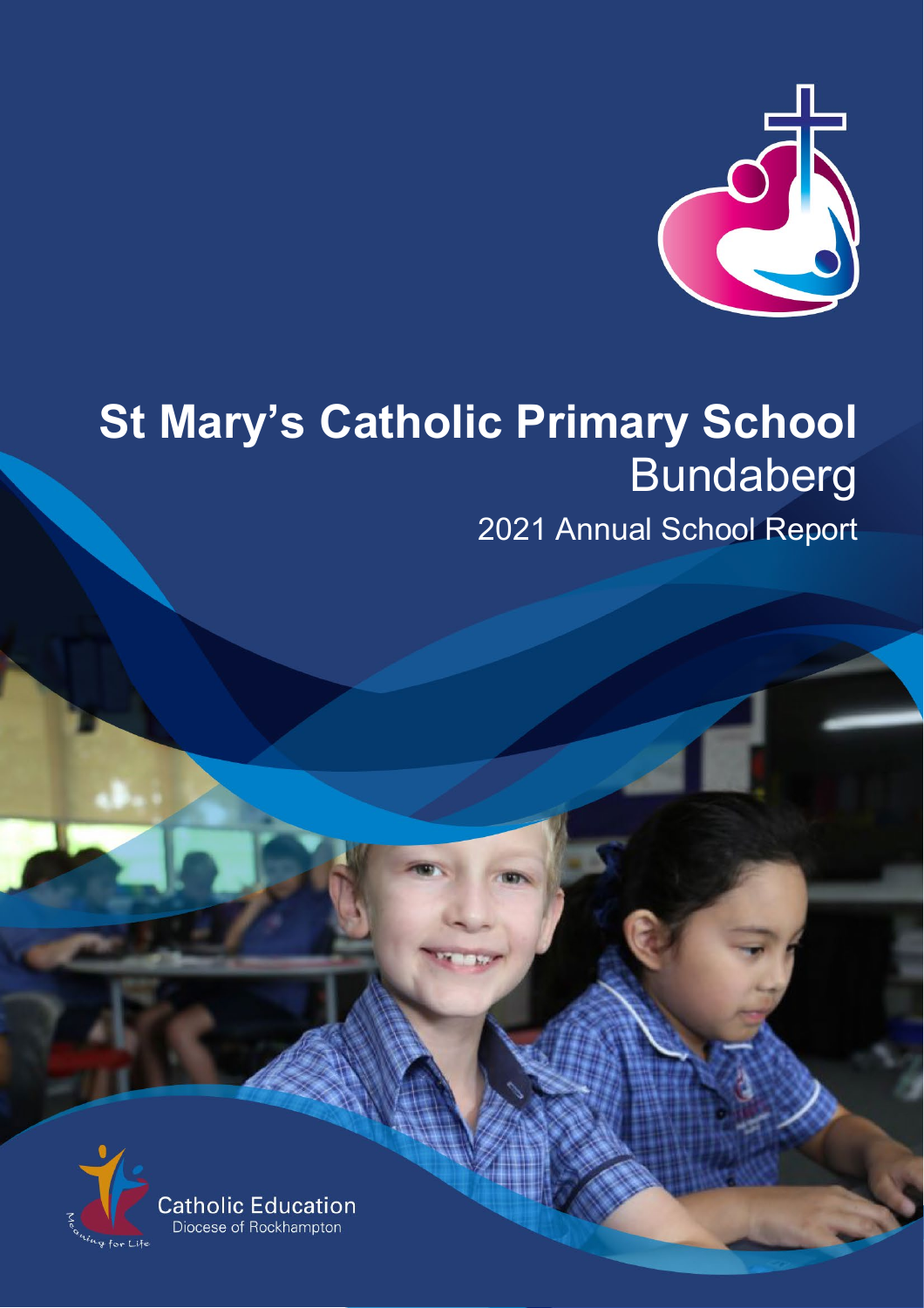# **St Mary's Catholic Primary School, Bundaberg**

Catholic Education Diocese of Rockhampton

# **Principal**

Mr Bill Goodwin

### **Address**

Frank Gilbert Drive Bundaberg Qld 4670

### **Total enrolments**

389

# **Year levels offered**

Prep – Year 6

# **Type of School:**

Co-educational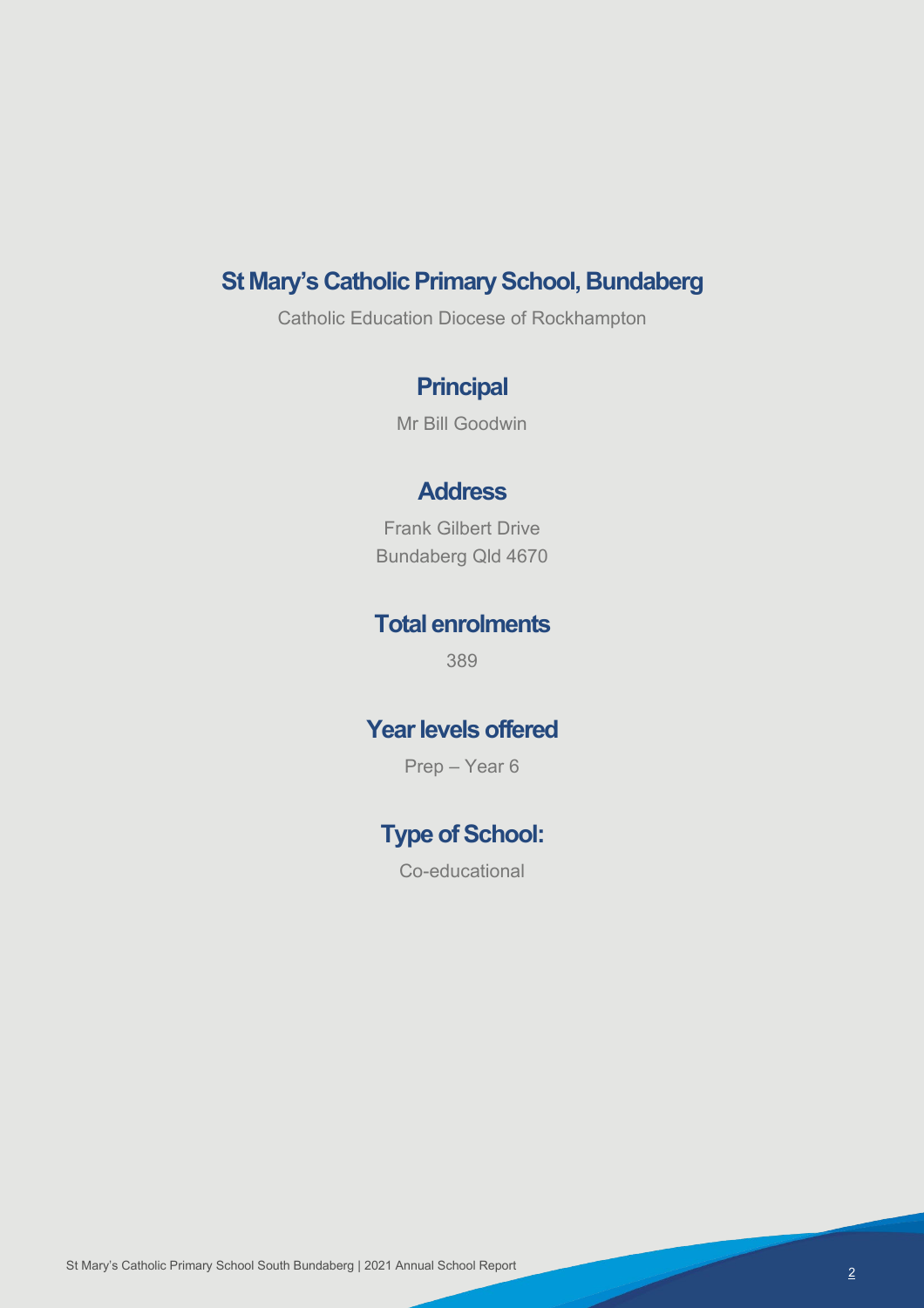### **School Overview**

*Our School Mission Statement outlines our vision to provide a nurturing, learning environment where our students engage in a balanced, enriching education that is both inspired and guided by the gospel values of Jesus. We strengthen the partnership between home, school and parish and purposefully provide opportunities for our students to develop a sense of responsibility and stewardship*.

St Mary's Catholic Primary School is located on spacious grounds in South Bundaberg. Founded in 1952, the school moved to its current site in 1994. The school offers a broad, co-educational primary education to approximately 370 students from Prep to Year Six. It is founded on traditional Catholic values and honours these traditions by offering education based on the Gospel values. Our charism is strongly influenced by the Sisters of Mercy and the Presentation Sisters who were guided by Gospel values. They were driven by their belief that Catholic education provided children opportunities that would improve their lives and the lives of others. Classes engage in Religion lessons every week and liturgical celebrations every term. The daily emphasis, however, is on living our motto 'Knowledge and Love' by demonstrating respect for others and for learning.

St Mary's has a strong emphasis on Literacy and Numeracy, enhanced through the effective use of contemporary technologies which are integrated into all curriculum areas. Specialist teachers deliver programs in Science, Music, Instrumental Music, Physical Education and Learning Support. A range of additional opportunities is offered to students to enhance their creativity, planning and self-discipline highlighted by our Instrumental Music Program which now includes Strings. Parent involvement is encouraged, ensuring a close working relationship exists between home and school which is essential for the education of every student. The school is recognised for a healthy level of sporting achievement. Current programs offered to augment student skill in physical activity include coaching in tennis, netball, cricket and rugby league. Counselling and pastoral services are available and Personal Development Education courses are provided to assist students.

St Mary's has been recognised regionally for its green and healthy environment. Each year, classes adopt environmental projects to reduce the school's carbon footprint. Before and After School Hours Care is available and Vacation Care is offered during school holidays.

More information on our school can be accessed from myschool.edu.au

# **Curriculum Offerings**

### **Distinctive Curriculum Offerings**

St Mary's Catholic Primary School, Bundaberg is a welcoming learning community that works to inspire all individuals to discover the joy and success of learning in an inclusive, collaborative and nurturing environment where Gospel values are purposefully embedded and evident in everyday life.

Our extensive curriculum and nurturing approach help children discover and explore their potential - academically, culturally and spiritually. Our charisms of Nano Nagle and Catherine McAuley enrich the life of our school and our Restorative Practices approach enhances the respectful relationships within our school community.

### **Extra Curricula Activities**

St Mary's students are offered a range of extra curricula activities including

- Instrumental Music Program (Years  $4-6$ )
- Junior (Years  $1 3$ ) and Senior Choir (Years  $4 6$ )
- Makerspace provides opportunities to plan, design, construct and experiment with recycled materials and Robotics.
- Liturgies and Masses are an important part of the fabric of St Mary's. They are occasions for gathering in a spiritual and religious capacity when we celebrate the values and virtues of our tradition.
- Student Leadership is an important element of the community focus of the school. These student leadership groups (CARE) support community events, artistic endeavours, recreational activities and the environmental health of the school.
- Camps and excursions are organised for Years 5 and 6 annually. These promote qualities such as leadership, independence and interdependence. The camps are held at Chaverim Outdoor Education Camp (Year 5) and visiting various educational and cultural sites in Brisbane (Year 6).
- Students can participate in sporting events and competitions such as interschool sport, cross country, athletics, swimming and Challenge Cup.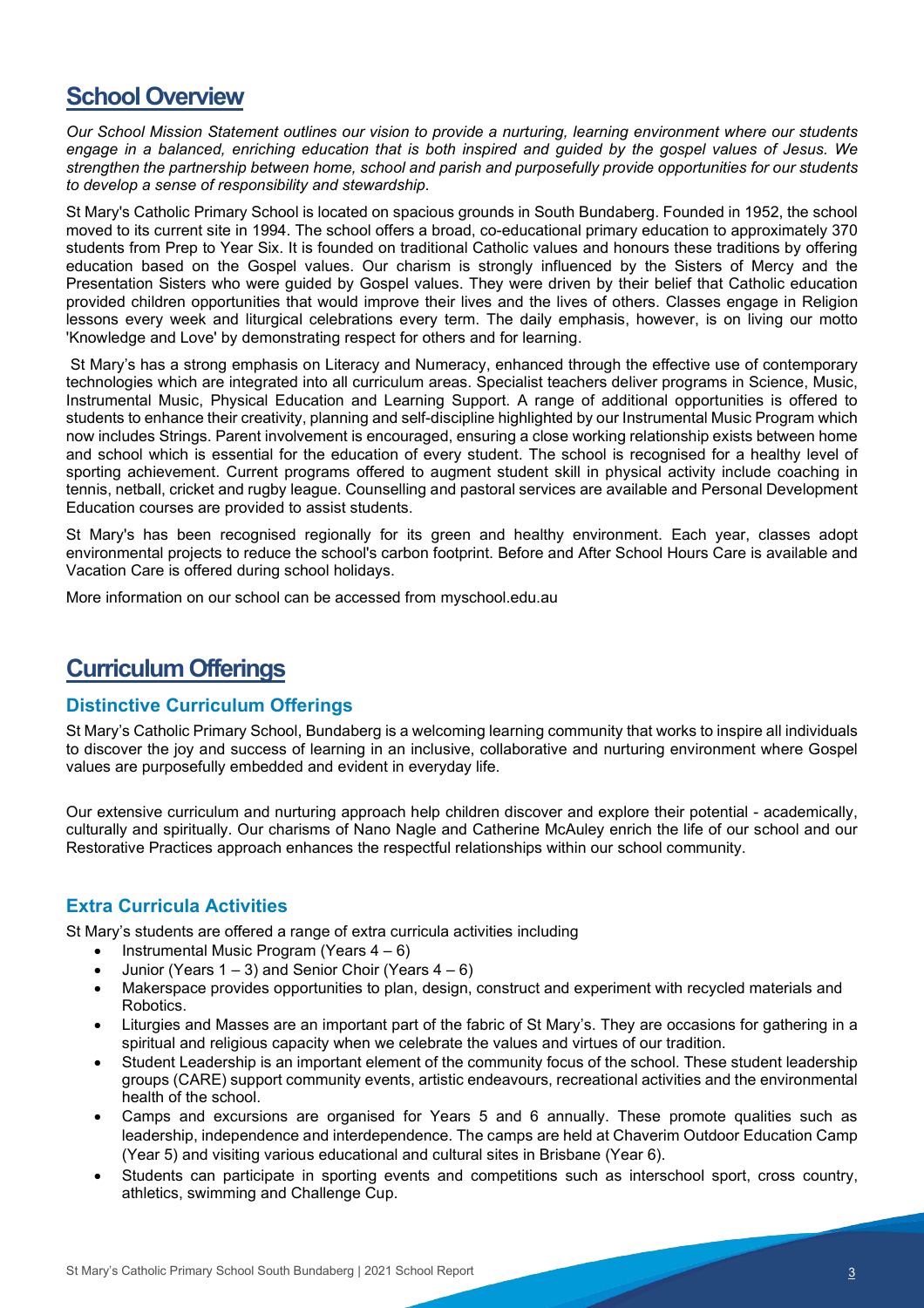- Our St Mary's students are offered engagement with regional competitions such as Music Eisteddfods.
- St Mary's students participate in the Queensland Premier's Reading Challenge, National Simultaneous Storytime, Life Education each year.

#### **How Information and Communication Technologies are used to assist learning**

Students in Years 4 – 6 participate in a 1:1 device program to support their learning. Each student in Year 3 has access to a Chromebook. Prep to Year 2 students have access to a bank of classroom iPads. The classrooms are also resourced with interactive televisions or smart televisions to support changing classroom learning strategies which include digital perspectives and pedagogies.

Opportunities for students to work autonomously and collaboratively are available through the applications provided on one-to-one devices. Students can receive immediate, real time feedback from their teachers via these applications. Teachers access regular professional development to keep up to date with developments in this area.

Makerspace offers students further opportunities to plan, design, construct and experiment with technology and ICT.

### **Social Climate**

#### **Strategies to Promote a Positive Culture**

At St Mary's Catholic Primary School each child is recognised as a beloved child of God. In light of this, we commit to working through conflict using restorative practices which enables students to take responsibility for their actions. In this process we will recognise children's beloved status and work fairly, respectfully and collaboratively to maintain and restore relationships in this learning community.

MJR (Making Jesus Real) is about working together as a school community to bring the Catholic faith to life for students by showing them how to live it every day. It gives them the tools they need to feel the Spirit of Jesus each day and find the God Moments that are always happening around them.

Each class participates in regular circle times which promote consistent, predictable routines that is about building connection and belonging.

There is a buddy program across the school where the younger students are buddied with older students to complete a range of activities.

Our Parents and Friends Association organises a range of diverse activities such as the Welcome BBQ, Mother's and Father's Day stalls, school discos, St Mary's Showcase evening, Christmas Spirit Night, trivia nights and a variety of other social events, all of which add to the family spirit of the school.

Counselling services are available for students through the regular presence of a counsellor 2.5 days per week.

### **Cyber Safety and Anti-Bullying Strategies**

Anti-bullying strategies employed by our school include regular Student Well-Being surveys, Circle Time, Restorative Practice Conferences, Support Plans and feedback contributed by teachers and assistants.

Duty teachers and Year 6 Peer Mediators keep a record of playground behaviour and report back to the leadership team on issues that arise. The Reading Garden and The Friendship Chair contribute to an anti-bullying climate. In the event of bullying, the principles of Restorative Practice are applied to restore, heal and build a stronger, positive social climate.

Cyber safety is essential to the well-being of the students as they engage with technologies in their daily learning. To ensure their safety, lessons on cyber safety are accessed through Australian Communications and Media Authority (ACMA), E Safety Commissioner or local law enforcement authorities and are conducted for students and their parents. Student well-being surveys, Restorative Practice class conferences and counselling sessions support access to and maintenance of a positive, on-line experience for our students.

We participate in events, such as Safer Internet Day, as they arise.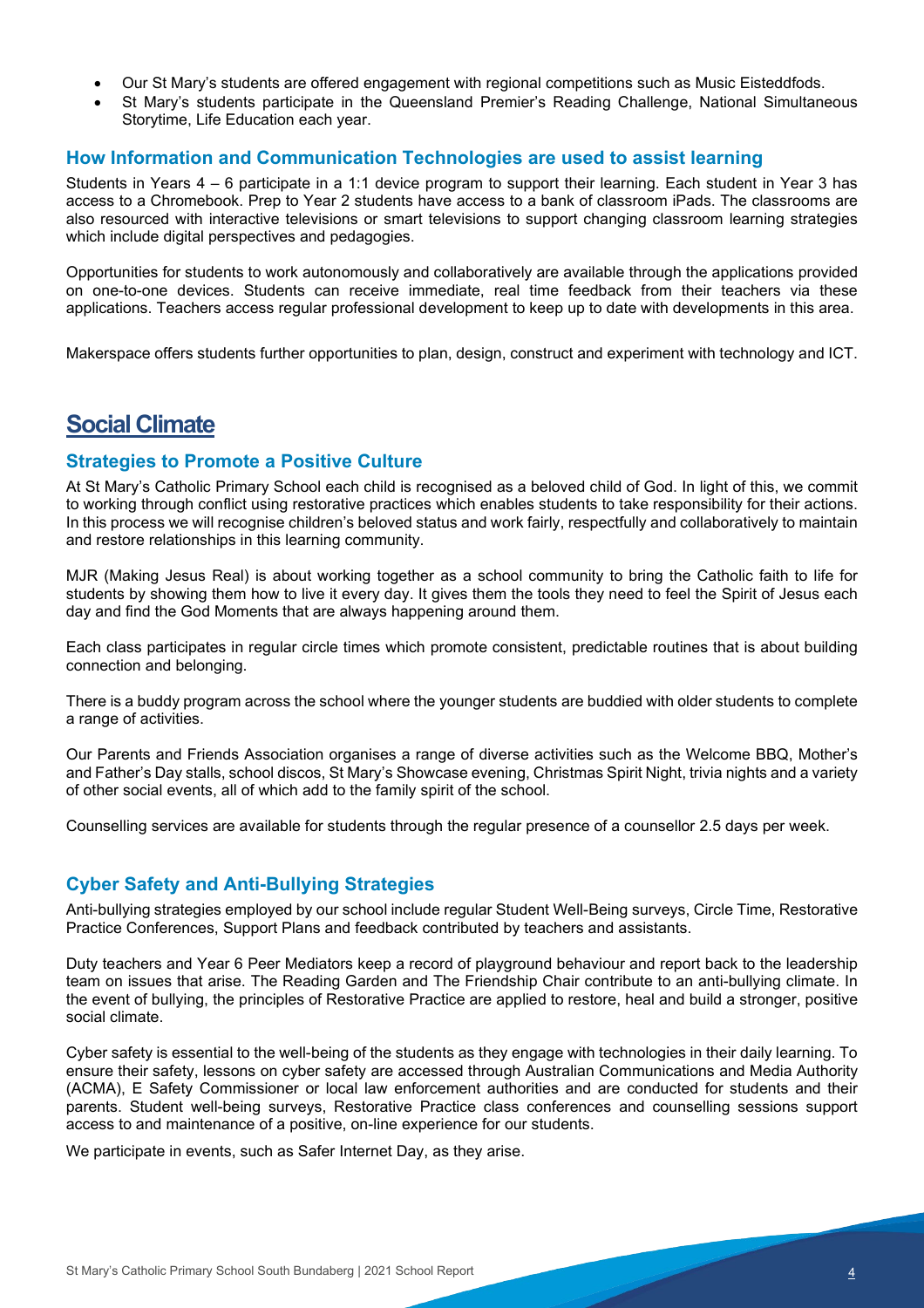#### **Strategies for involving parents in their child's education**

A strong and positive parent – child – school relationship is essential for the vitality of our school learning community.

All parents/carers in our school community attend two face-to-face interviews with their child's teacher and receive two written reports on their child's progress. We have an open door policy where parents are most welcome to approach or contact class teachers regarding their child's progress throughout the year.

Parents are routinely invited to support student learning during class activities such as after school coaching programs, art and craft activities and literacy support groups.

The Reading Garden provides parents with an opportunity to enjoy reading with their child in a supportive environment and a strong home – school connection is established in the early years with this support for our home reading program.

The Parents and Friends Association invites parents to be active in our school community by helping to organise and promote various functions.

Parents are encouraged to attend Liturgies, Masses, Book Week's "Share a Book in the Shade" and Dress Up Day, Easter Bonnet parade, Catholic Education week activities, athletic and swimming carnivals and other events.

#### **Reducing the school's environmental footprint**

The reduction of the school's environmental footprint is as important as the education surrounding the concept.

To save energy, we have solar panels. Air conditioners have timers and are only used during the warmer months.

To save water there are water saving devices on drink fountains, taps, toilets, etc. and the gardens and grounds are irrigated from late afternoon.

To reduce paper waste, we encourage printing on both sides of the paper and only staff have access to printers. In the classrooms and office, we have separate bins for paper and ordinary waste.

We have a Year 6 CARE group which focuses on the environment in our school. They have introduced

- the Nude Food initiative every Thursday to reduce the amount of lunch packaging waste. The prize each week is freshly laid eggs from our chickens.
- the students' food scraps go to feeding our chickens every day.
- special bins to collect plastic, cans and juice containers for recycling.

### **Characteristics of the Student Body**

The school's student population is largely a mix of third and fourth generation families with some Aboriginal and Torres Strait Islander families. We also have European, Vietnamese, Sri Lankan, Indian, Philippine, Chinese, Malaysian, Fijian, Japanese and Maori heritage children who bring an immense range of cultural history, language and life experiences to the school community. Students come mainly from two-parent families with a smaller number from single parent families. Strong family values are apparent.

Most of our families live within a 5km radius of the school and the majority of the remainder within 25km. Just a small number of families come to us from locations more than 25km away. The school population is well established with a mobility rate of less than 5%. A broad cross-section of the socioeconomic spectrum is represented in the school. This provides us with the opportunity to support our families in a variety of ways, giving life to our school ethos.

#### **Average student attendance rate (%)**

The average student attendance rate for 2021 was 94.58%.

#### **Management of non-attendance**

Our administration system is able to provide us with data regarding late arrival to school, days absent and early pick up by parents. With this information, we are able to SMS parents in the morning if their children are absent without explanation. Routine or prolonged absences without explanation from parents, are reported to the principal who monitors attendance and/or contacts the family.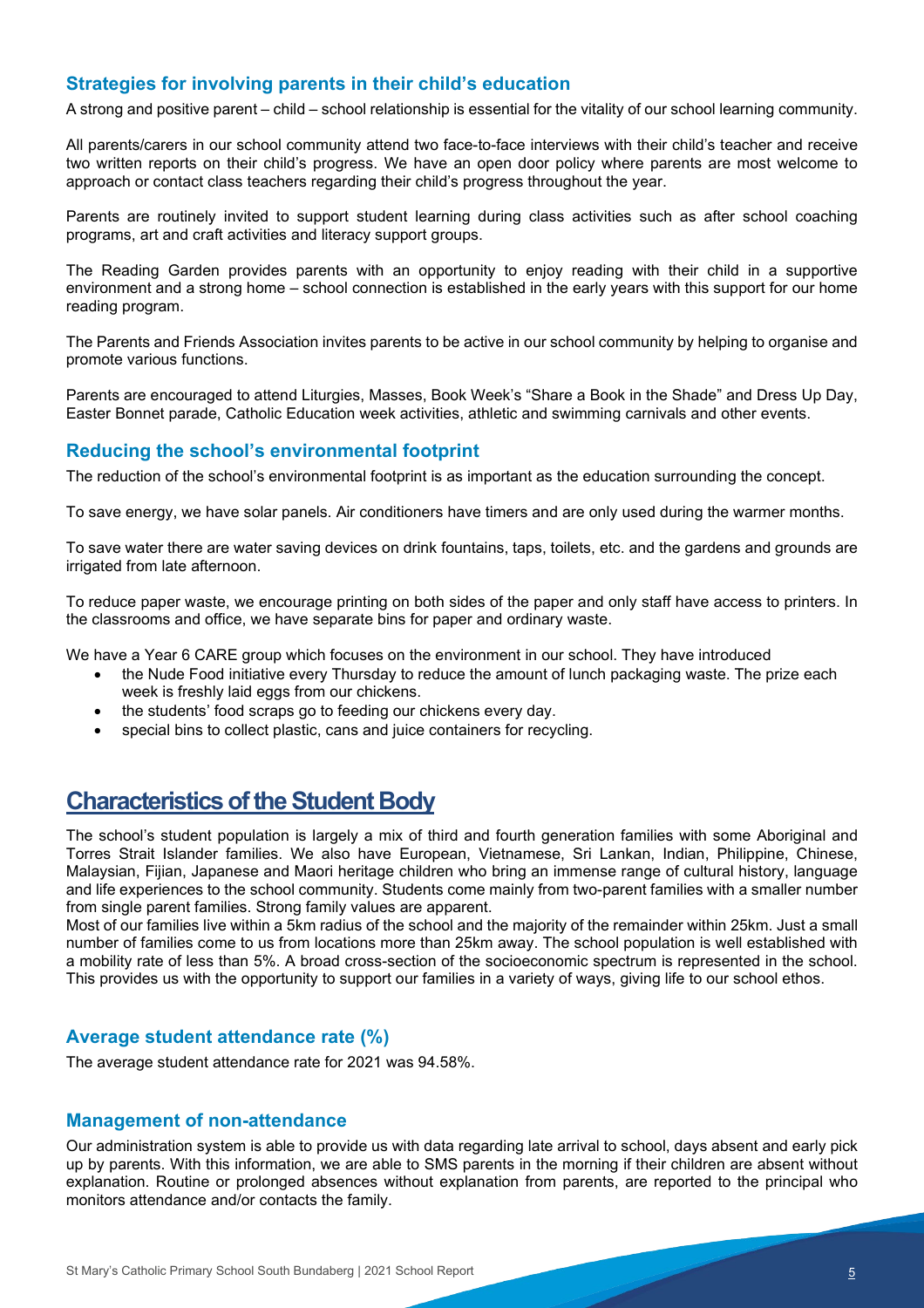# **Staffing Information**

### **Workforce Composition**

| <b>Workforce Composition</b> | <b>Teaching Staff</b> | Non-Teaching Staff | Indigenous Staff |
|------------------------------|-----------------------|--------------------|------------------|
| <b>Headcounts</b>            | 27,000                | 25.00              | 1.00             |
| Full-time equivalents        | 23.68                 | 15.29              | 0.63             |

### **Qualifications of all teachers**

| Qualification - highest level of attainment | Percentage of staff with this Qualification |
|---------------------------------------------|---------------------------------------------|
| Doctoral / Post-doctoral                    |                                             |
| <b>Masters</b>                              | 3.70%                                       |
| <b>Bachelor Degree</b>                      | 96.30%                                      |
| Diploma                                     |                                             |
| Certificate                                 |                                             |

### **Major Professional Development Initiatives**

All staff members access professional development. Seven staff learning days are held as pupil free days throughout the year so that all staff members are able to attend. PD initiatives include

- Bishop's In-service Day for the purpose of developing knowledge and understanding of the Catholic Ethos and Identity in an Education setting.
- Professional Collaboration at different year levels for the development of consistency in Teaching, Learning and Assessing the Australian Curriculum
- **ICT Code of Practice**
- Workplace Health and Safety
- Student Protection and Well Being.

In addition to these days, the staff engage in school based professional development initiatives which address the whole school learning goals. Recent professional development included

- Analysing spelling within writing
- Differentiation in the primary classroom
- Inclusive education and differentiation within the classroom.

The percentage of teachers engaged in professional development was 100%.

### **Total funds expended on Professional Development**

The total of funds expended on teacher professional development was \$36,700.

#### **Average Staff Attendance and Retention**

The average staff attendance for the school year, based on unplanned absences of sick and emergency leave for periods of up to five days, was 92.69%.

Percentage of teaching staff retained from the previous school year was 83.15%.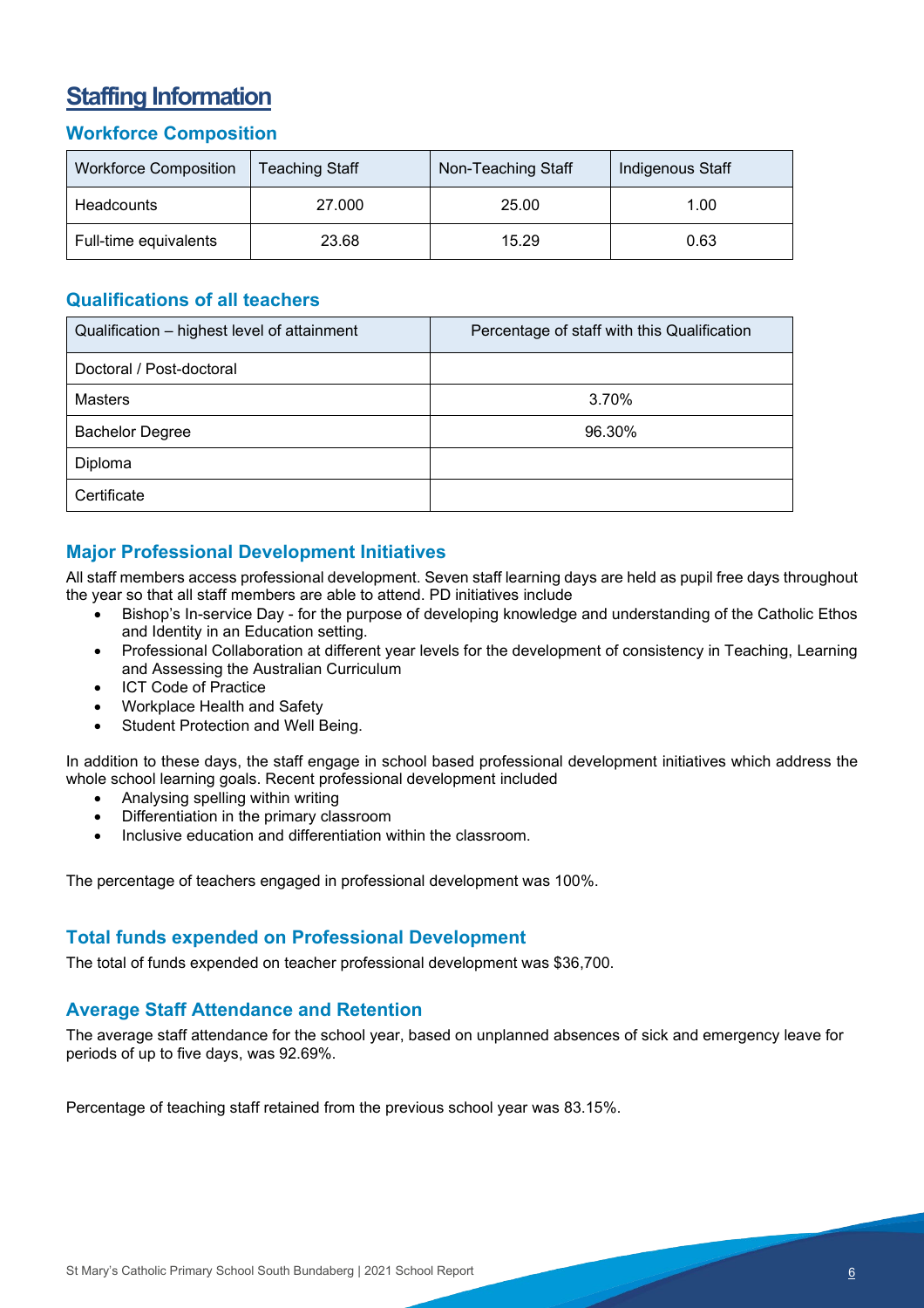# **School Income**

http://www.myschool.edu.au/.

(The School information below is available on the My School website).

| Find a school                      |    |
|------------------------------------|----|
| Search by school name              |    |
|                                    | GO |
| Search by suburb, town or postcode |    |
|                                    |    |
| Sector <b>Government</b>           |    |
| Non-government                     |    |
| <b>SEARCH</b>                      |    |
|                                    |    |
|                                    |    |

## **National Assessment Program – Literacy and Numeracy Results**

**Our reading, writing, spelling, grammar and punctuation, and numeracy results for Years 3 and 5 are available via the My School website at [www.myschool.edu.au.](http://www.myschool.edu.au/)** 

If you are unable to access the internet, please contact the school for a paper copy of our school's NAPLAN results.

# **Key Student Outcomes and Value Added**

Key student outcomes for the school are measured through a variety of means with academic, cultural, social, religious and spiritual engagement regarded highly in our school community.

Our academic story is one of growth. Academic outcomes are measured through the snapshot of NAPLAN testing and indicate that between Yr 3 entry and the tests in Yr 5, students demonstrate growth at a positive effect size. Details of results for these tests are available on the My School website at www.myschool.edu.au. Data from the NAPLAN tests is mapped and compared with classroom data to ensure that the students have every opportunity to progress towards success. We also use assessments such as the Diagnostic Reading Assessment (DRA), PAT Reading, PAT Maths and PAT Spelling to measure learning growth. Teachers also use a range of formative and summative classroom assessments to measure academic outcomes.

Cultural outcomes are measured through our successful student participation at a range of local and regional events. Student engagement in Music continues to develop and the program includes instrumental music, band and choir as a result. In 2022, a strings program will be commencing in Year 4.

We are also involved in a range of local and regional sporting events.

Community building events, usually in a spiritual context are our instruments for measuring the success of our religious and spiritual presence. We host a range of very successful events throughout the year for the families of our community: Welcome BBQ's, the Induction Mass for Year 6 Leaders, Grandparents' Day and the Year 6 Graduation Ceremony are three such events. Our strong participation in Anzac Day ceremonies is another way we measure our relevance in the community. These events are all well attended by the students and their extended families and the engagement of all is genuine.

### **Strategic Improvement Progress and Next Steps**

### **Strategic progress in 2021**

Our major learning focuses for 2021 were

- To further develop the teaching and learning of spelling through student writing
- To improve our skill levels in the analysis of data and teacher engagement in data to inform our planning and teaching strategies